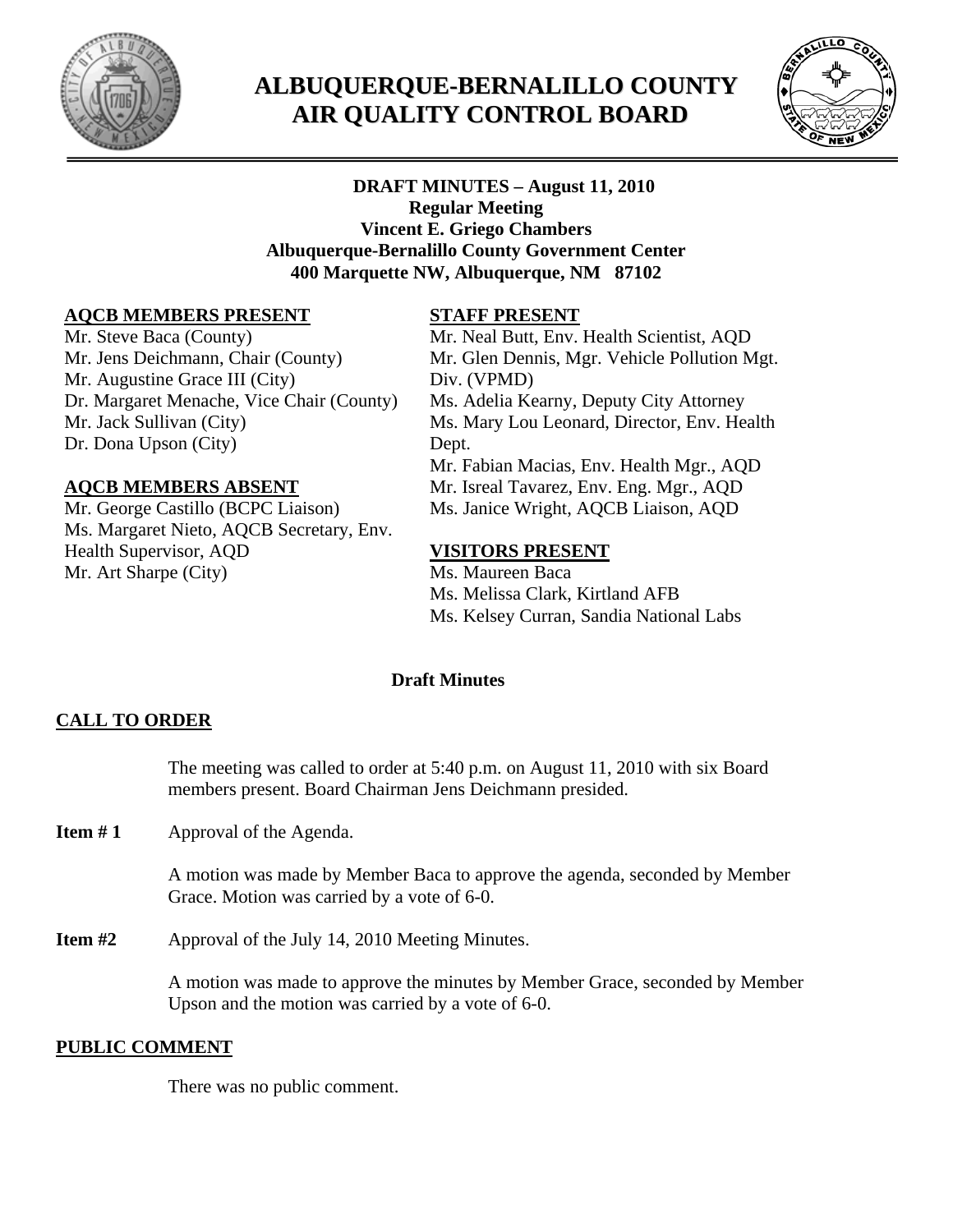#### **ACTION ITEMS**

**Item #3** Decision on request for hearing on "Petition to Amend 20.11.3 NMAC, *Transportation Conformity*, and Incorporate an Amended 20.11.3 NMAC into the New Mexico State Implementation Plan for Air Quality (SIP)" – Neal Butt, AQD

> Mr. Butt presented the Division's request for hearing, which included a request for a hearing officer and a court reporter, and answered questions from the Board.

A motion was made by Member Baca to grant the request for a hearing on the petition; the motion was seconded by Member Sullivan and carried by a vote of 6-0.

**REPORTS** Division Report and monthly Air Quality website update. Staff available for questions.

Chairman Deichmann asked about the status of the AQD website.

Environmental Health Department Director Mary Lou Leonard stated that the entire City of Albuquerque is converting from a lower level Plone software system to a higher level Plone software system. She stated that the new AQD website is now very close to being online.

Vice Chair Menache asked if there were any public participants at the 20.11.2 NMAC, *Fees*  stakeholder meeting.

AQD Environmental Engineering Manager Isreal Tavarez stated that the Public Service Company of New Mexico, NAIOP, representatives from the retail gas industry, and representatives from the paint and auto body shop industry participated in the meeting.

Vice Chair Menache asked AQD staff to report on the August 3, 2010 Air and Waste Management Association meeting at which the topic presented was the New Mexico Environment Department's (NMED) proposed Greenhouse Gas Rules: 20.2.350 NMAC, *Greenhouse Gas Cap-and-Trade Provisions*, 20.2.300 NMAC, *Reporting of Greenhouse Gas Emissions*, and 20.2.301 NMAC, *Greenhouse Gas Reporting – Verification Requirements*.

AQD Environmental Health Scientist Neal Butt stated that NMED is involved in a monumental task with their proposed adoption of Greenhouse Gas (GHG) rules. Mr. Butt is unsure when AQD will begin the process of adopting GHG regulations.

Chairman Deichmann asked about the funding for implementation of GHG regulations.

Environmental Health Department Director Mary Lou Leonard stated that funding is a concern to AQD. The developing 20.11.2 NMAC, *Fees* rule does not include provisions for this funding. Guidance from the EPA stated that AQD should go forward without including GHG funding in 20.11.2 NMAC because the EPA cannot give specifics on the level of funding that will be needed.

#### **OTHER BUSINESS**

**ADJOURNMENT** Chairman Deichmann adjourned the meeting at 5:55 p.m.